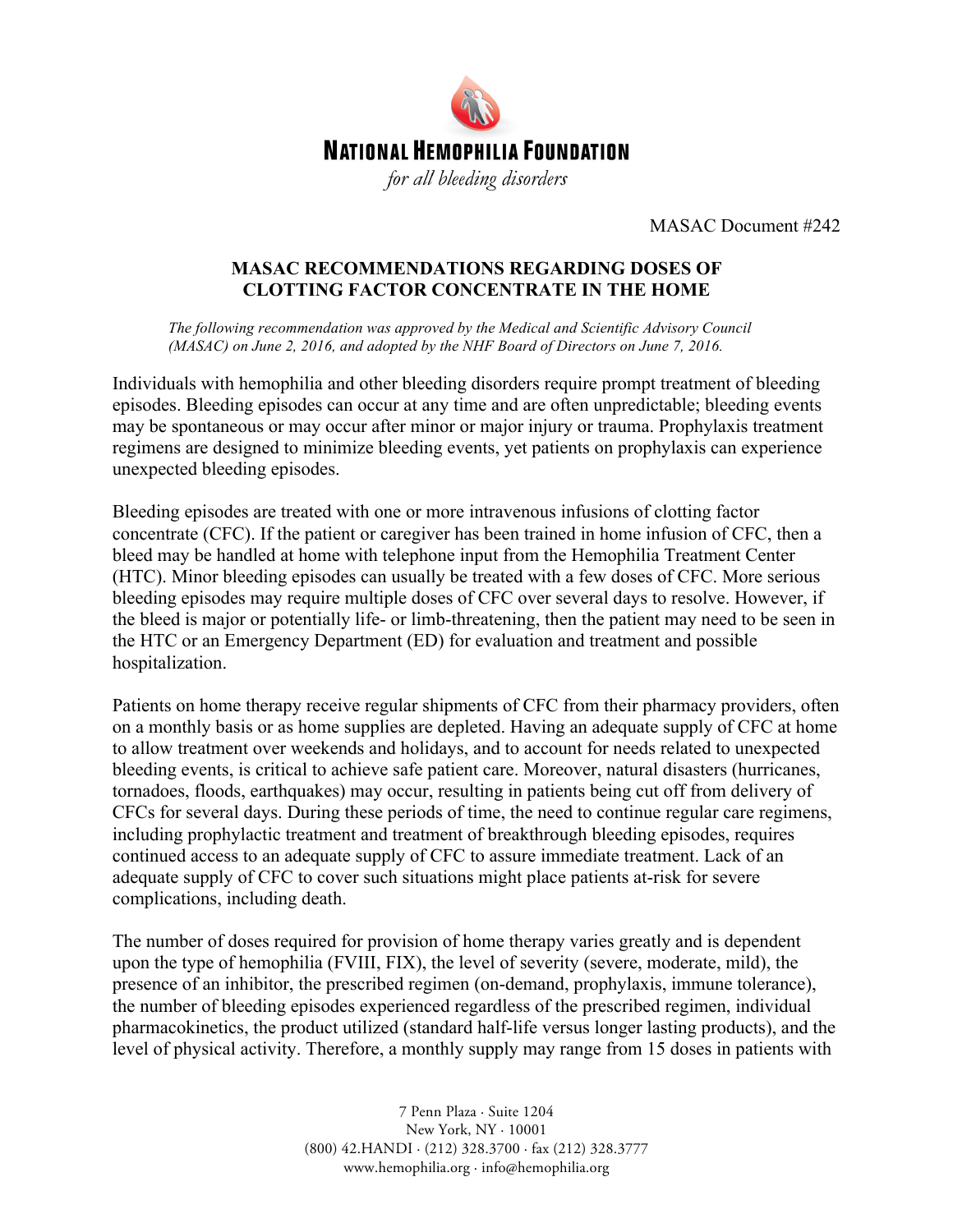FVIII deficiency on every other day prophylaxis using a standard half-life product to 2-4 doses for patients with FIX deficiency on prophylaxis with a longer-lasting product.

In addition, the number of doses available for patients treated either on-demand or with a prophylactic regimen must take into account the number of breakthrough bleeding events anticipated based on number of such bleeds in the past. For those on prophylaxis, a minimum of one major dose<sup>1</sup> and two minor doses<sup>2</sup> should be available in addition to the prophylactic doses utilized monthly. For patients with severe or moderate hemophilia treated on-demand, the number of doses required to be available at home may be based upon historical bleeding patterns, with at least one major and two minor doses added to assure a level of safety.

Patients with inhibitors treated with bypassing agents, those on Immune Tolerance Induction (ITI), and those with more than one bleeding disorder (e.g. hemophilia and von Willebrand Disease) may require more than one product at home (e.g. one for ITI plus a bypassing agent for treatment of bleeding) and therefore will need a greater number of doses on hand. The number of units per kilogram prescribed and the number of doses for each product is based upon the product used, the type of bleeding event, the prescribed regimen, and the patient's bleeding pattern. Required doses may range from 15-60 per month for ITI (e.g. every other day versus twice daily) plus a minimum of a three-day supply of bypassing therapy for treatment of acute bleeds based upon the prescribed product and regimen.

## **For all patients, the treating physician is best able to determine the number of doses required for each patient based upon their diagnosis, co-morbidities, clinical circumstances, product(s) utilized, and historical bleeding patterns.**

Therefore, MASAC makes the following recommendations:

- 1. Patients on home therapy should be able to obtain a prescription refill of their CFC when their home quantity reaches at a minimum an estimated one week's supply. This allows for treatment of an unexpected bleeding episode or other emergency event while waiting for delivery. The doses remaining at home should not be deducted from the doses to be dispensed for the next delivery.
- 2. Patients who infrequently infuse also require doses available at home to allow for safe patient care; this will provide for care in an emergency, as local healthcare facilities cannot be relied upon to stock the appropriate replacement products for these patients.
- 3. Patients treated on-demand should be allowed monthly dispensations of CFC reflective of their bleeding history.
- 4. Patients treated on prophylaxis require extra doses (minimum one major, two minor) at home to treat breakthrough bleeding episodes. These doses should not be subtracted from the calculated monthly doses designated for prophylaxis and should be replaced as utilized.
- 5. Patients and family members are encouraged to track expiration dates of CFC on a monthly basis. Doses that are about to expire should be utilized first to prevent waste.